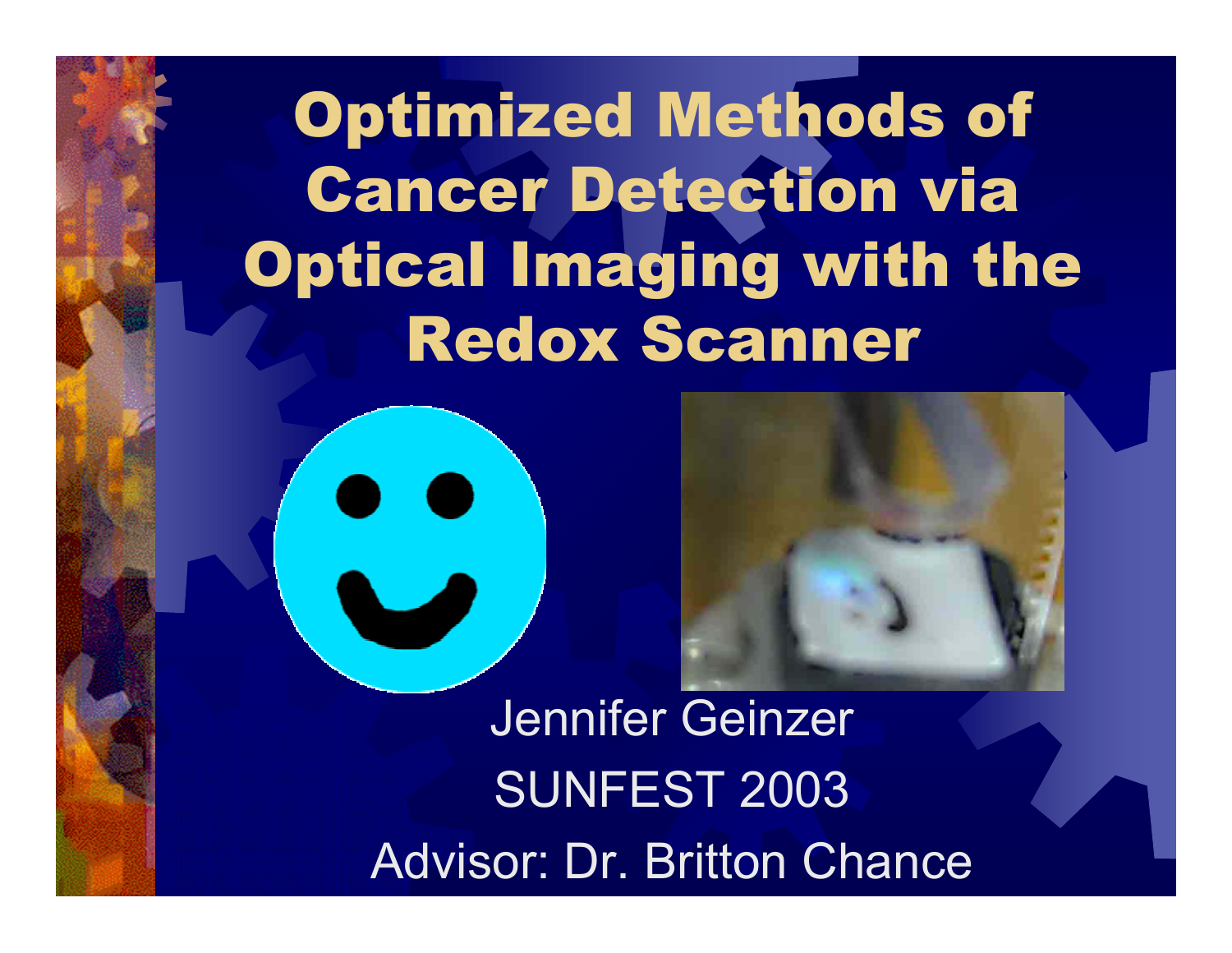### Goals

**To provide 3-D high resolution images** of six signals in tissue using NIR, near-UV, and visible light

**Will initially use the redox scanner to** diagnose cancer in animal models, later as a biopsy tool for human patients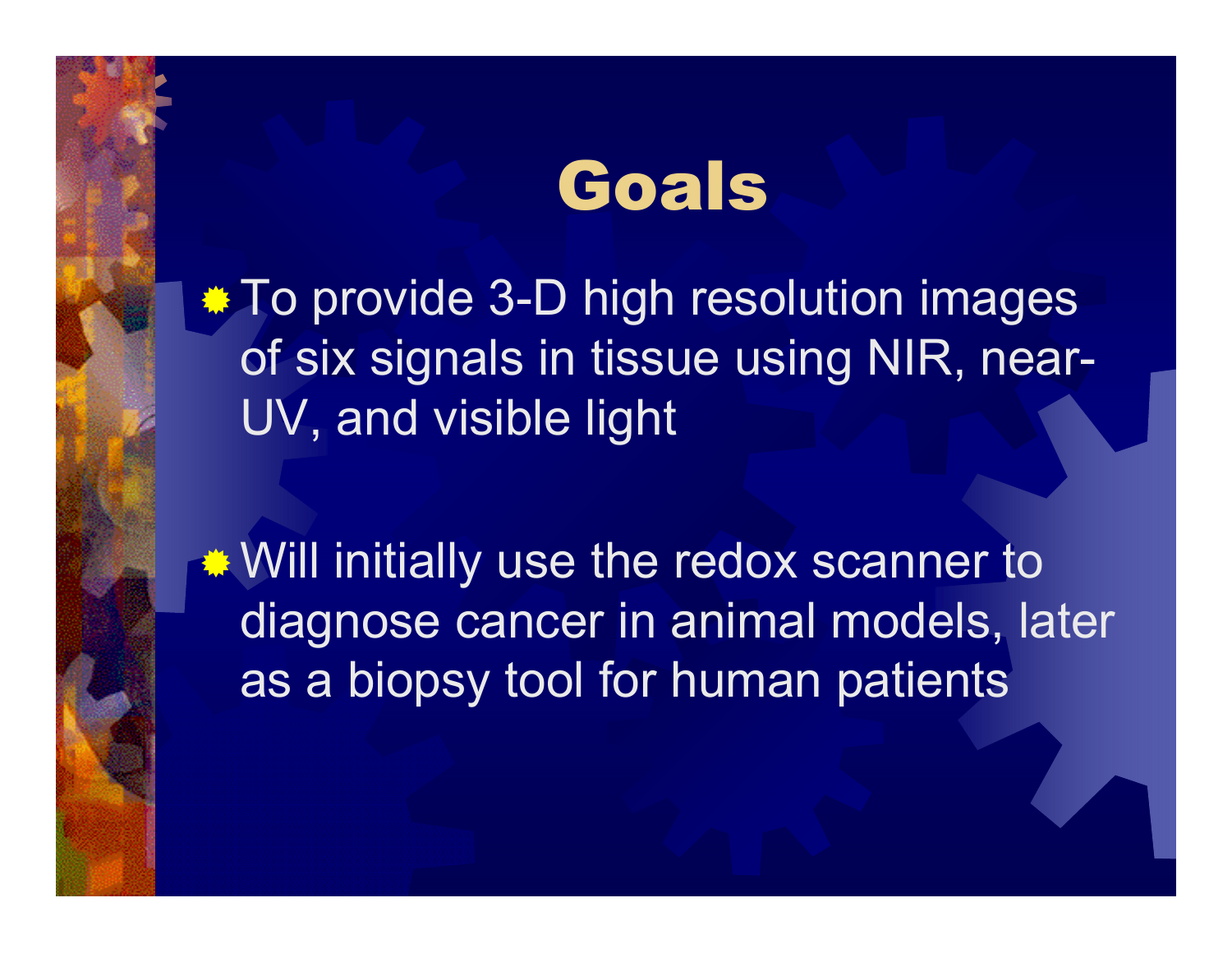#### Is There a Need for a Redox Scanner?

- **. Current imaging techniques (MRI,** ultrasound, x-ray) provide little information on the functionality of tissue
- **. 10% or 20,000 patients with breast cancer** go undiagnosed per year
- **★ NIRS, fluorescent spectroscopy can be** combined with extant scanning methods
- Need a "gold standard" of chemicals that designate cancer
- **Do we need a redox scanner?—Yes!**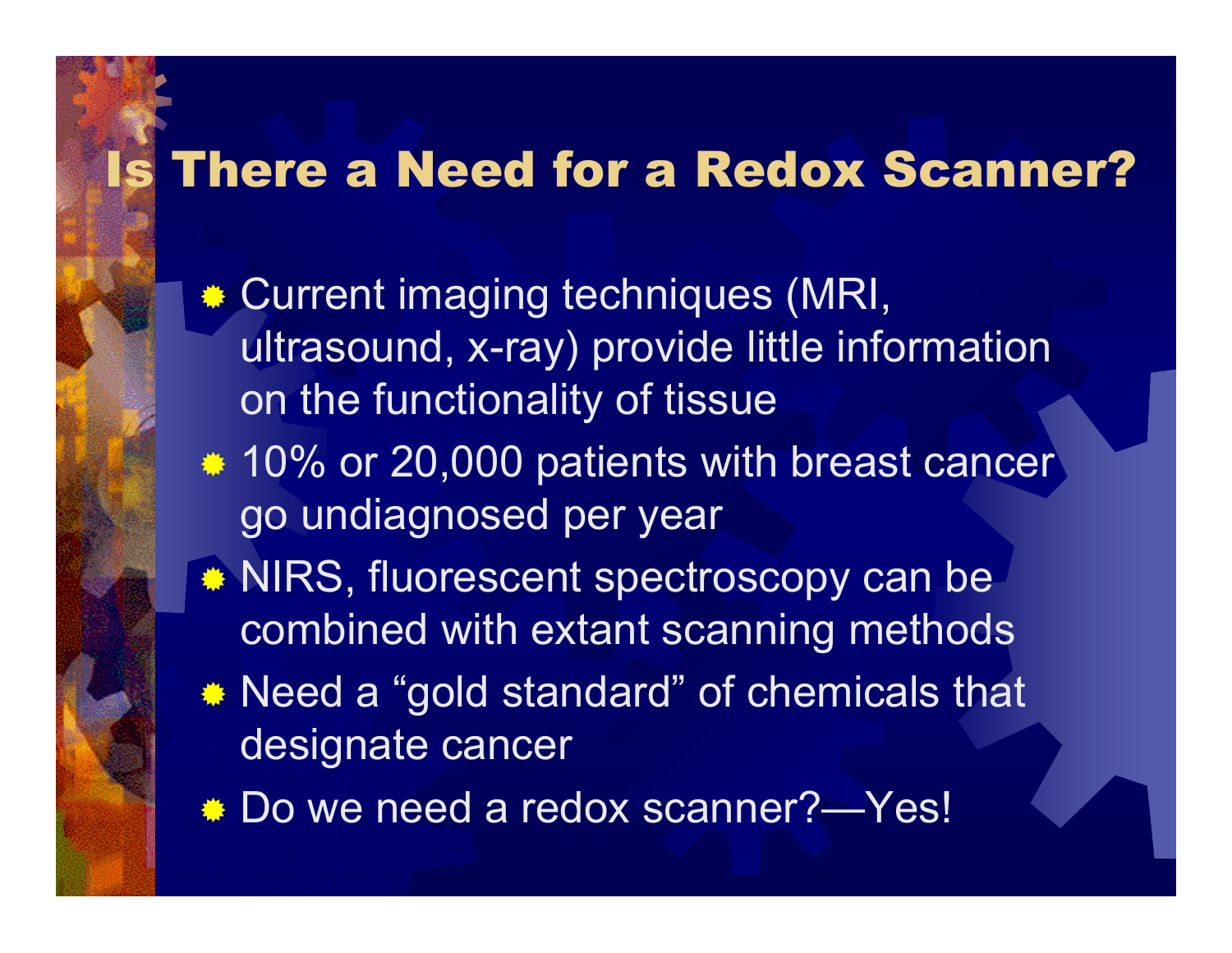### Chemicals Reflect/Fluoresce Specific Wavelengths



**VISIBLE LIGHT SPECTRUM**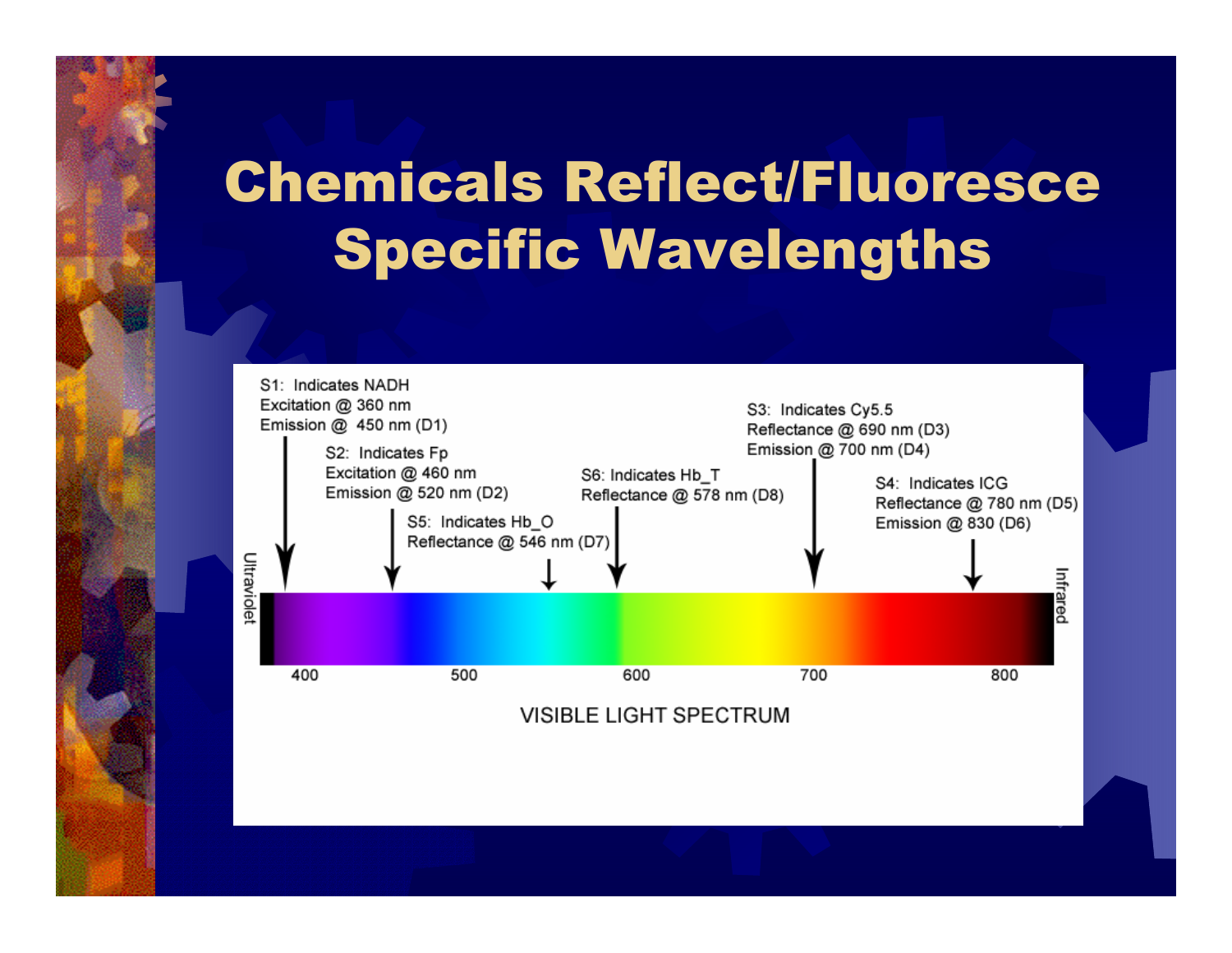## Scanner Components

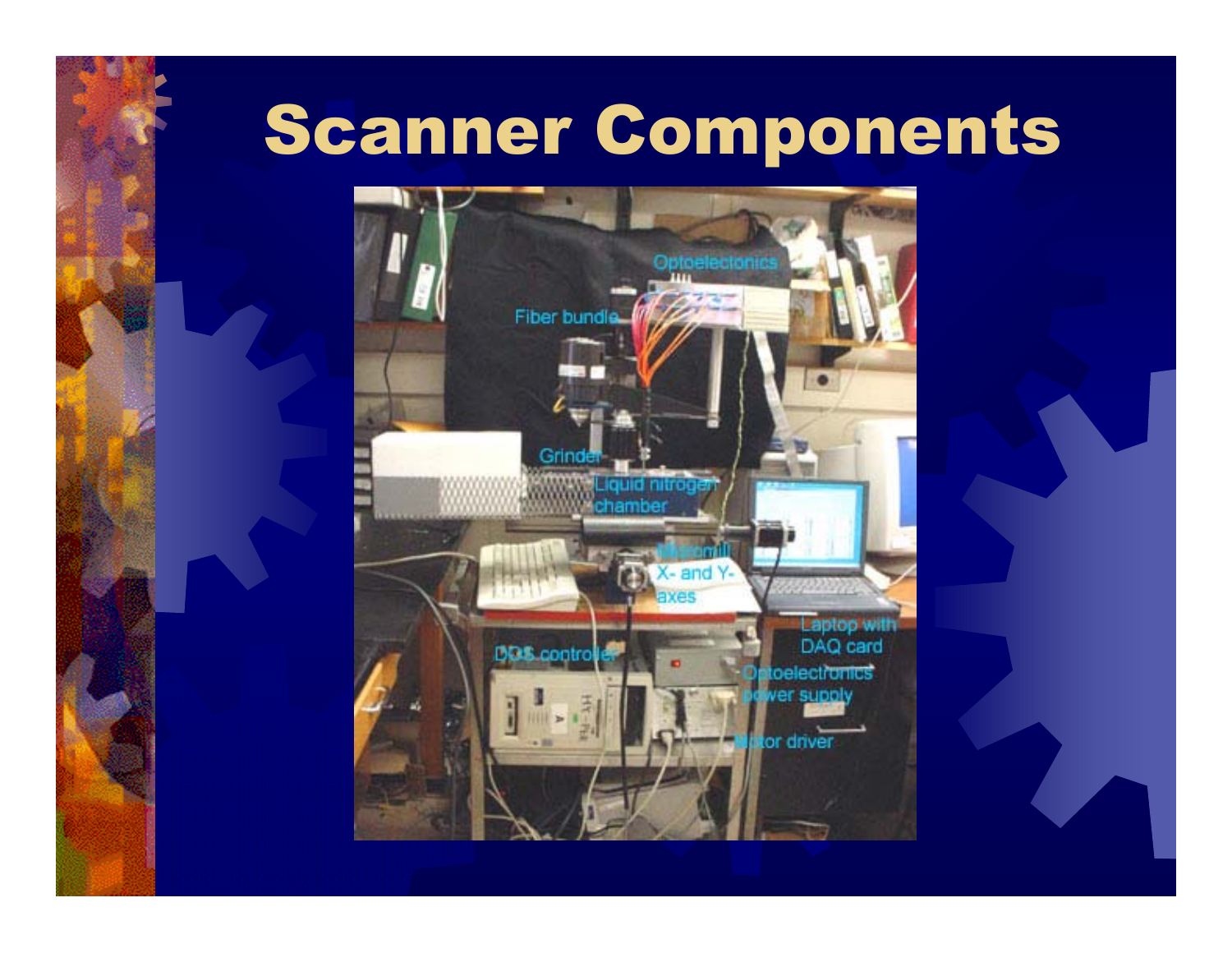# New PCB

**Original PCB design** copied from similarnot same-system architecture**Extraneous sample** and hold causes problems **<sup>●</sup> New design** developed, manufactured, implemented

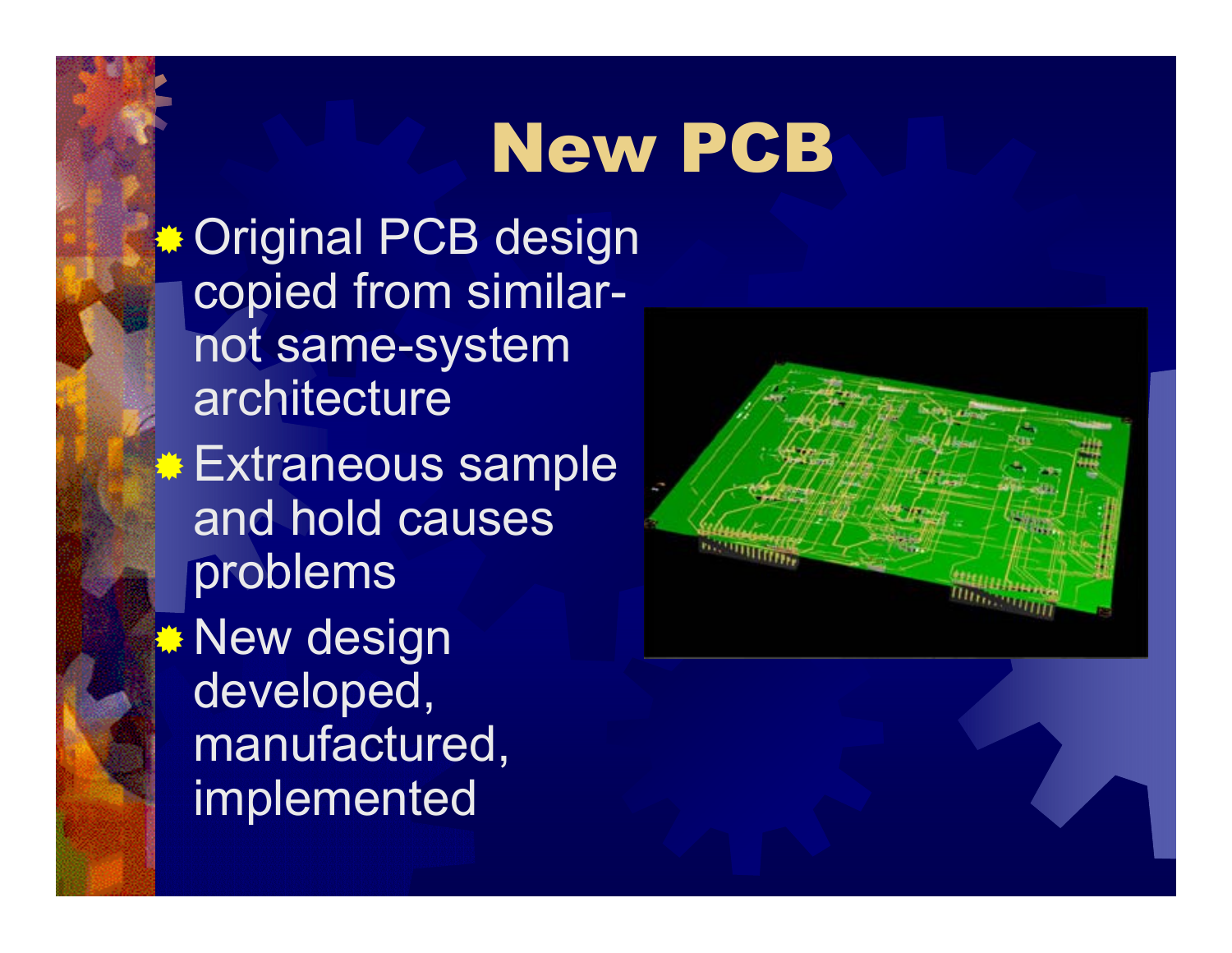## MATLAB "Redox.m"

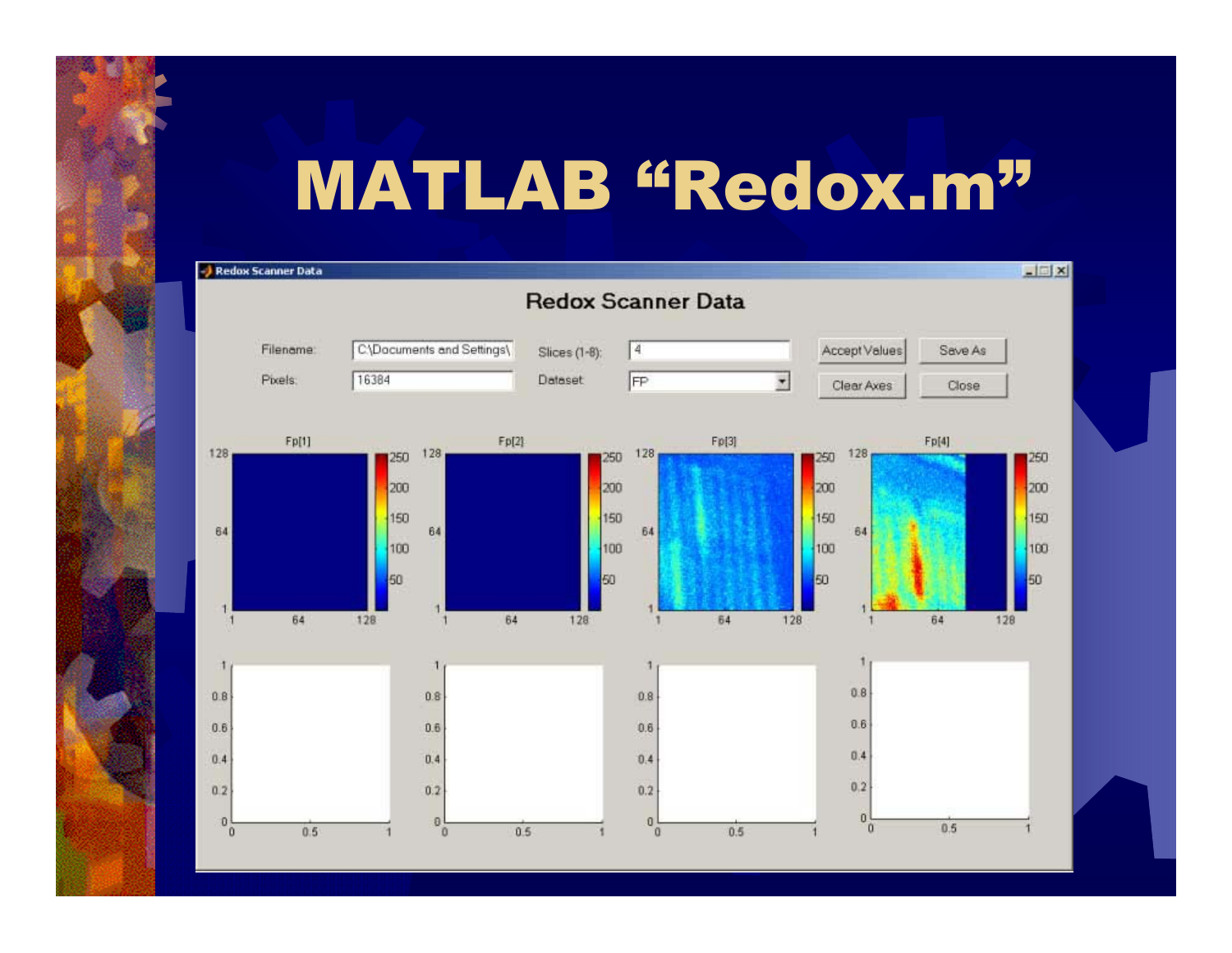# High Signal Attenuation/Noise



**Standard-smiley face** drawn on bright white paper with black marker

- ☀. Obseved pixellation and low signal to noise ratio (white paper should show reflectance signal in red)
- **☀ Hypothesis wrong: S2** better than S1--probably not correct
- **★ More calibration needed** before able to compare different sources
- Source / detector optics not optimal

Initial test results of S1 & S2 indicate low signal-to-noise ratio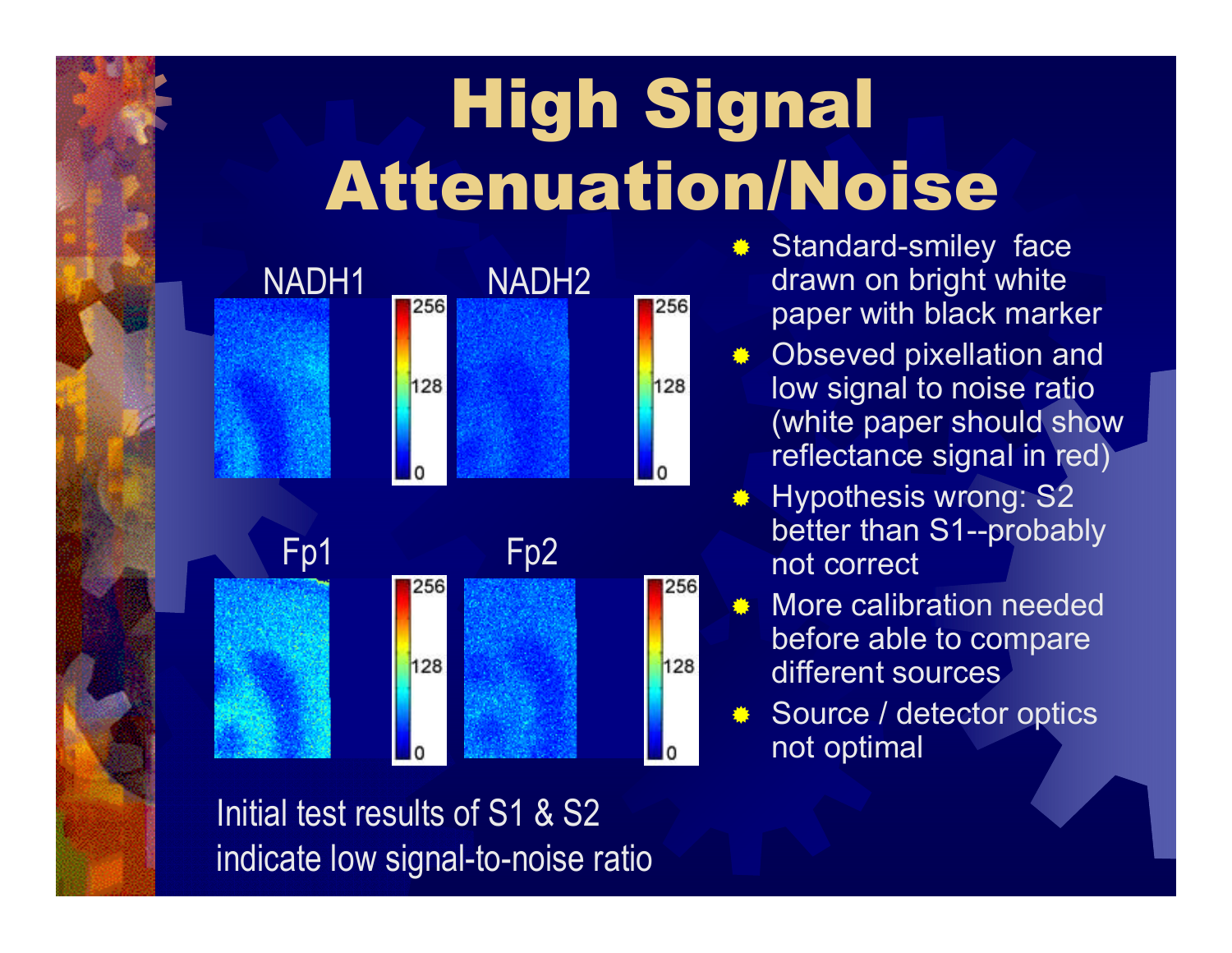### System Optics

- **Source/detector pairs** must be close
- **. Fiber tip must be** close to sample surface
- **<sup>●</sup> Actual geometry not** optimal
- **. Two sources transmit** well, two poorly
- *Scanned areas* overlap but not same



Ideal fiber coupling design shown above would allow maximum transmission of light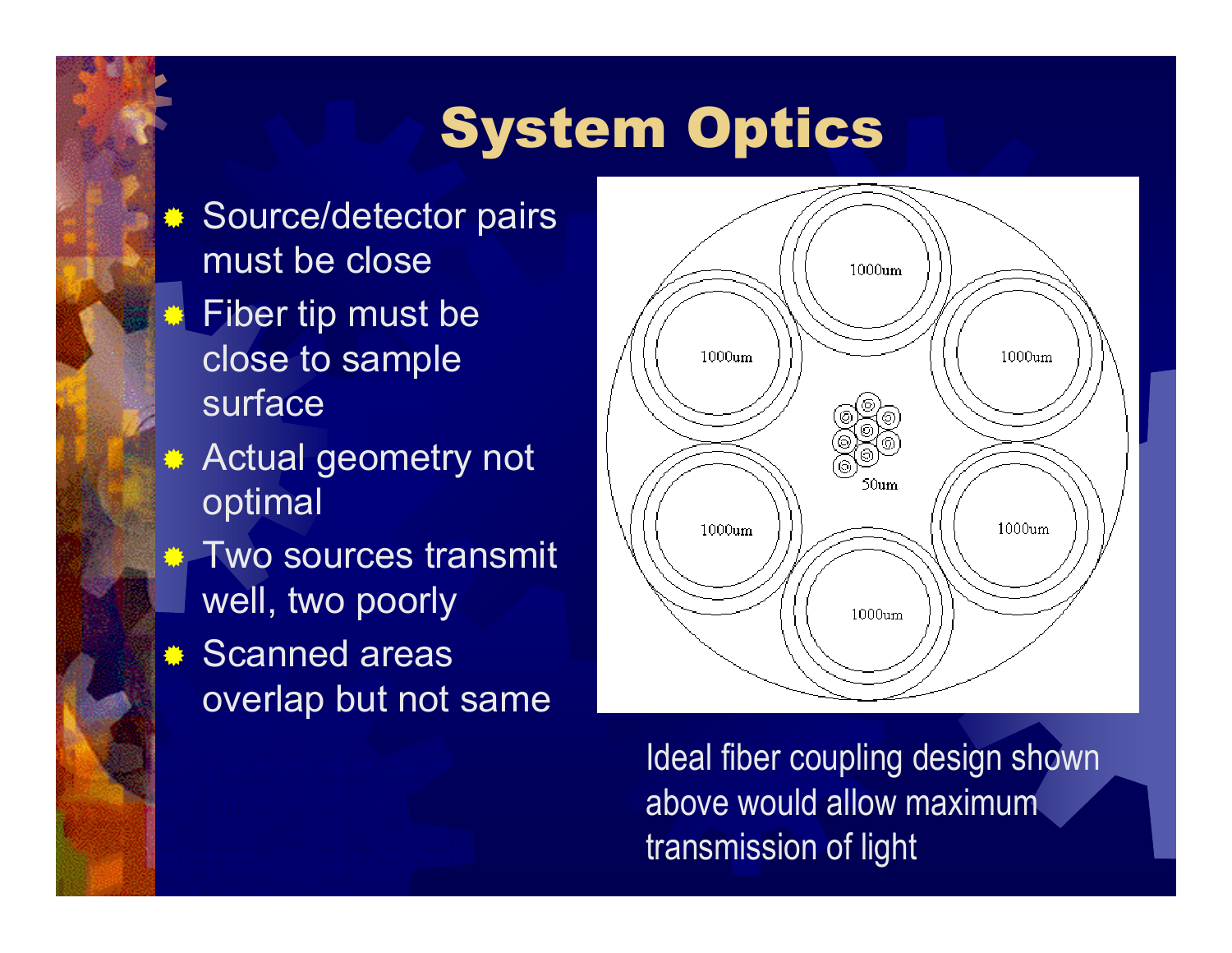# Windows Timing Delay



**. Standard-grid**\* in black ink on white paper with yellow highlighter **<del>●</del>** Data shifted down during each scan to right

Test results indicate the images are displayed incorrectly, caused by Windows timing inconsistencies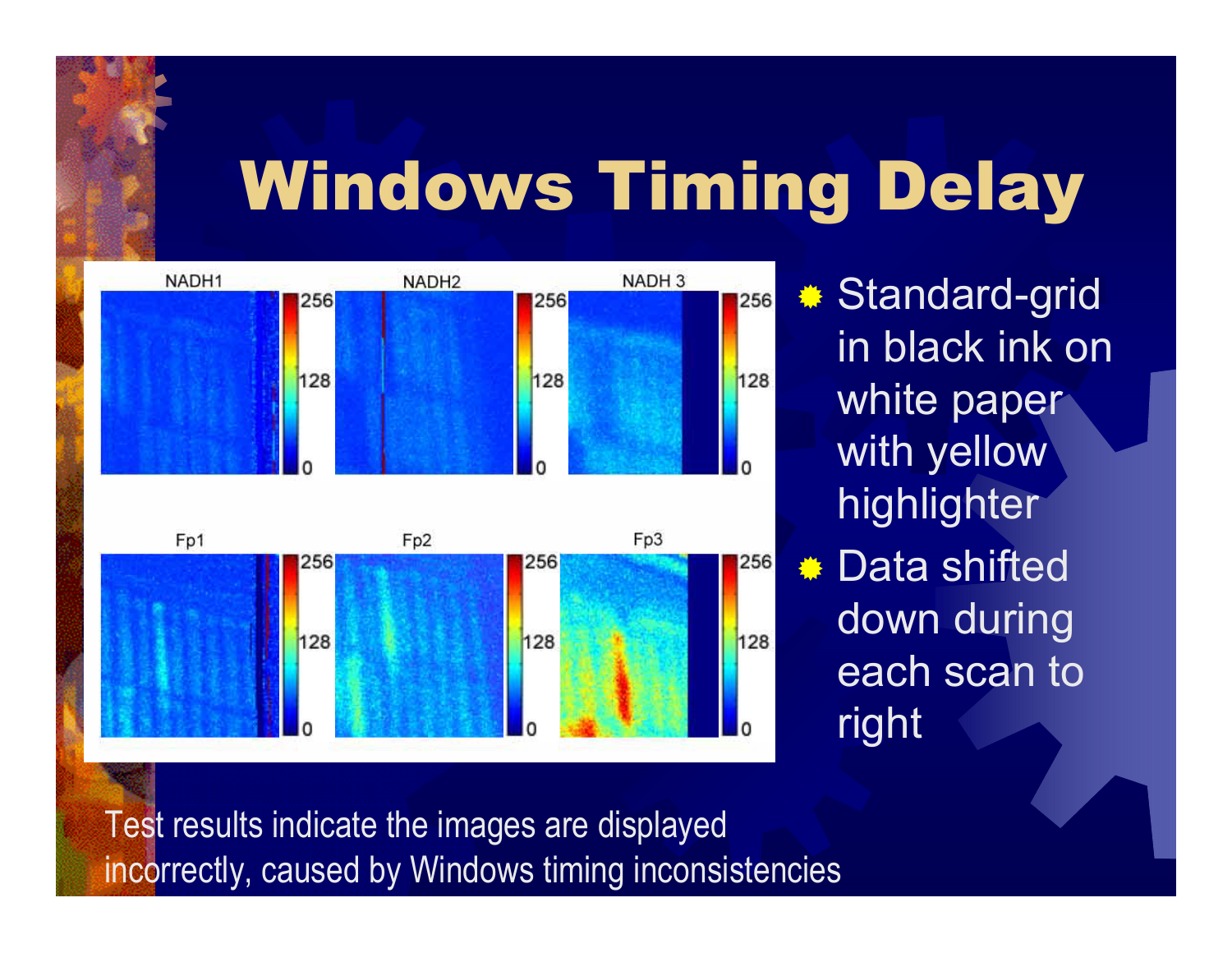#### Recommendations

**.\* Optics recoupled/tips ground Increase signal-to-noise \*\* Picture quality increased More samples/pixel** Visual C++ debugged ● Sample grind 80 um Unipolar/Bipolar issue **. Calibration of light and fiber tip**